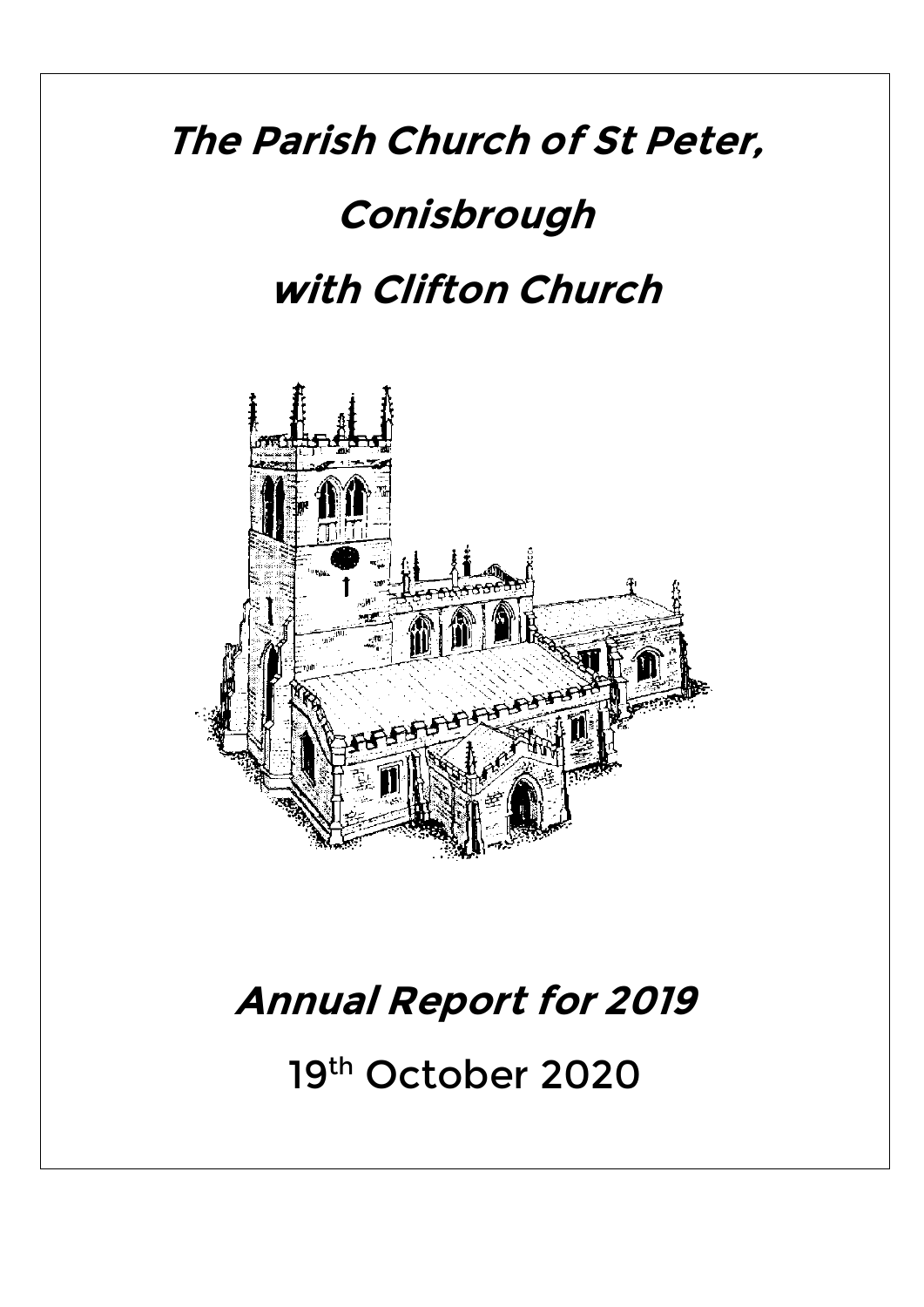## **Contents**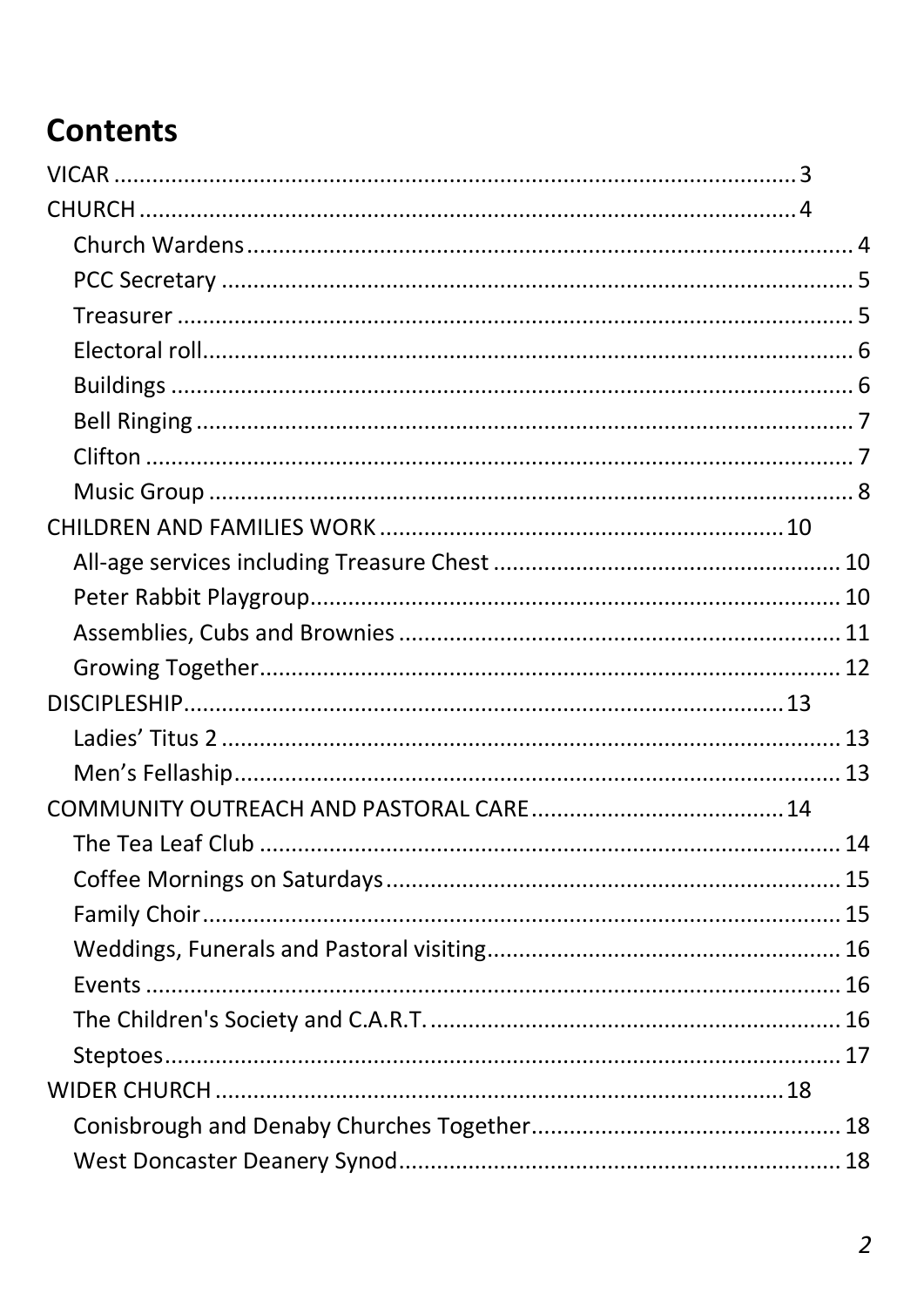## <span id="page-2-0"></span>**VICAR**

This report has been produced in circumstances that nobody could ever have imagined. Our anticipated APCM at the end of April was unable to go ahead due to Covid. Now that we have been in some form of lockdown for over 6 months, it is hard to think back to how things were last year. Our annual report usually covers the period from January to December and it is right for us to keep it that way. Sadly, this does mean that almost everything you'll find in this annual report has seen significant change or may not have continued beyond March 2020. My plea is that you will not be discouraged. I say this because the God who has called us to do His work in Conisbrough and Clifton hasn't changed. He is still the same Lord who is seated at the right hand of God and who is in control of everything that happens in our world. Like before, God continues to work out His purposes and for reasons unknown to us he has brought about the circumstances we are now living in. Our task is to persevere in faith, so that, in the words of James, we might become mature and complete, not lacking anything (James 1:4).

Looking back at 2019 we must give thanks to God for the way in which he has continued to grow the church numerically and spiritually. Despite ongoing declines across the Diocese, our Church family continued to grow. Moreover, it continued to grow younger, with an increasing number of babies and toddlers who joined us and became part of our regular worshipping community. This continues to be particularly important as we need a next generation of faithful Christian believers to carry on the work God has called us to.

During 2019 our Worshipping Community (people who attend Church at least once a month, or who would attend if they were able), including Clifton, grew from 141 to 161, and the average usual Sunday attendance (excluding Baptism services and special festivals) grew from 102 to 105. Along with increasing Sunday attendance, many people met midweek for fellowship, Bible study and prayer; more people were serving in different ways, and there was a growing fringe who attended Church at Christmas and Easter, or who wanted to find out more about Jesus. In addition, we continued to be blessed with our two Diocesan employees: Amanda Brewerton, supporting our mission as Administrator, and Lydia Proudman, running our Youth Group 'Ablaze' and the after-school Club 'Launchpad' at Morley Place Academy. On top of this God sent Sam Brown to us who joined us on 24<sup>th</sup> February 2020 to take over from Lydia Proudman and work with us as full-time Children and Youth worker.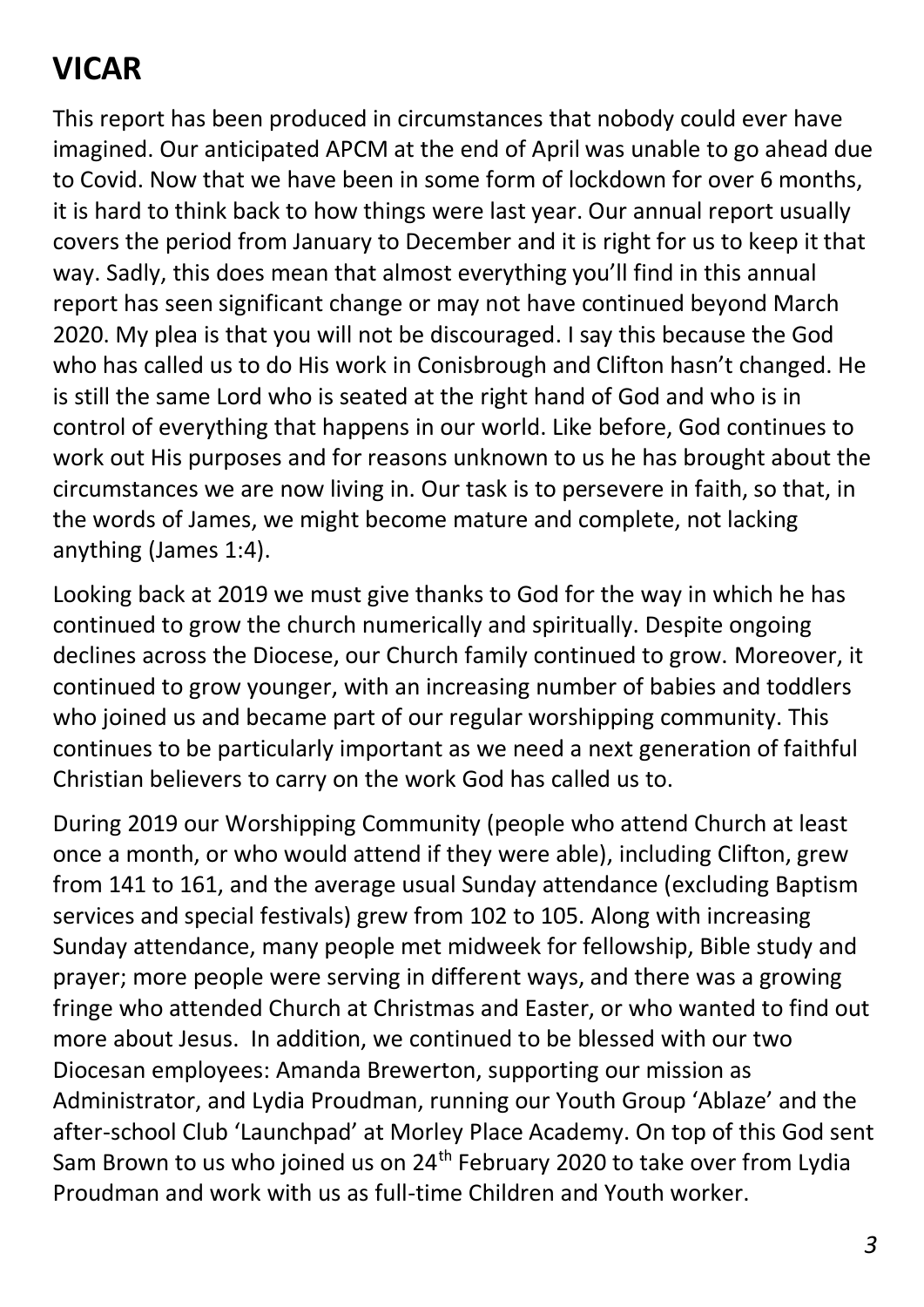I said last year that 'the future is bright because the future is . . . . Jesus.' Despite the pandemic this hasn't changed. Indeed what it has done is forcing us to reevaluate what we're about as God's church and what it looks like for us all to 'consider it pure joy whenever we face trials of many kinds' (James 1:2).

Revd Martijn Mugge

## <span id="page-3-0"></span>**CHURCH**

#### <span id="page-3-1"></span>*Church Wardens*

Pete and I would like to say a big thank you to everyone who has helped to keep the ship afloat in this strange year. We're still sailing and 'fishing for men'.

We are still trying to further the community link with an improved visual system. This is not yet in place in spite of many meetings and trips to Diocesan Office by Pete but we live in hope of it becoming a reality. However other things have progressed as you will see in Pete's buildings report.

As both of us anticipate stepping down as wardens at the APCM we want to say again thank you all for your practical help, love and support throughout another busy year.

Pete has served for many years doing a myriad of unseen jobs around the church and buildings. We owe him a big debt of gratitude. Thankyou Peter. I have no idea how many thousands of steps he has climbed the tower to wind the clock and service the bells, his knees could probably tell the tale! I am delighted that as his wardenship ends, permission has been given for the clock to be automated and a firm found to do it. This work will begin shortly. A fitting tribute to Pete that Conisbrough will still see the correct time on the church tower as they pass.

We ask God's blessing on the incoming wardens and ask for your prayers, love and support for them too, as they begin to serve the Lord, and us, in all He has planned for St.Peters in the years ahead.

God bless, Jenny and Peter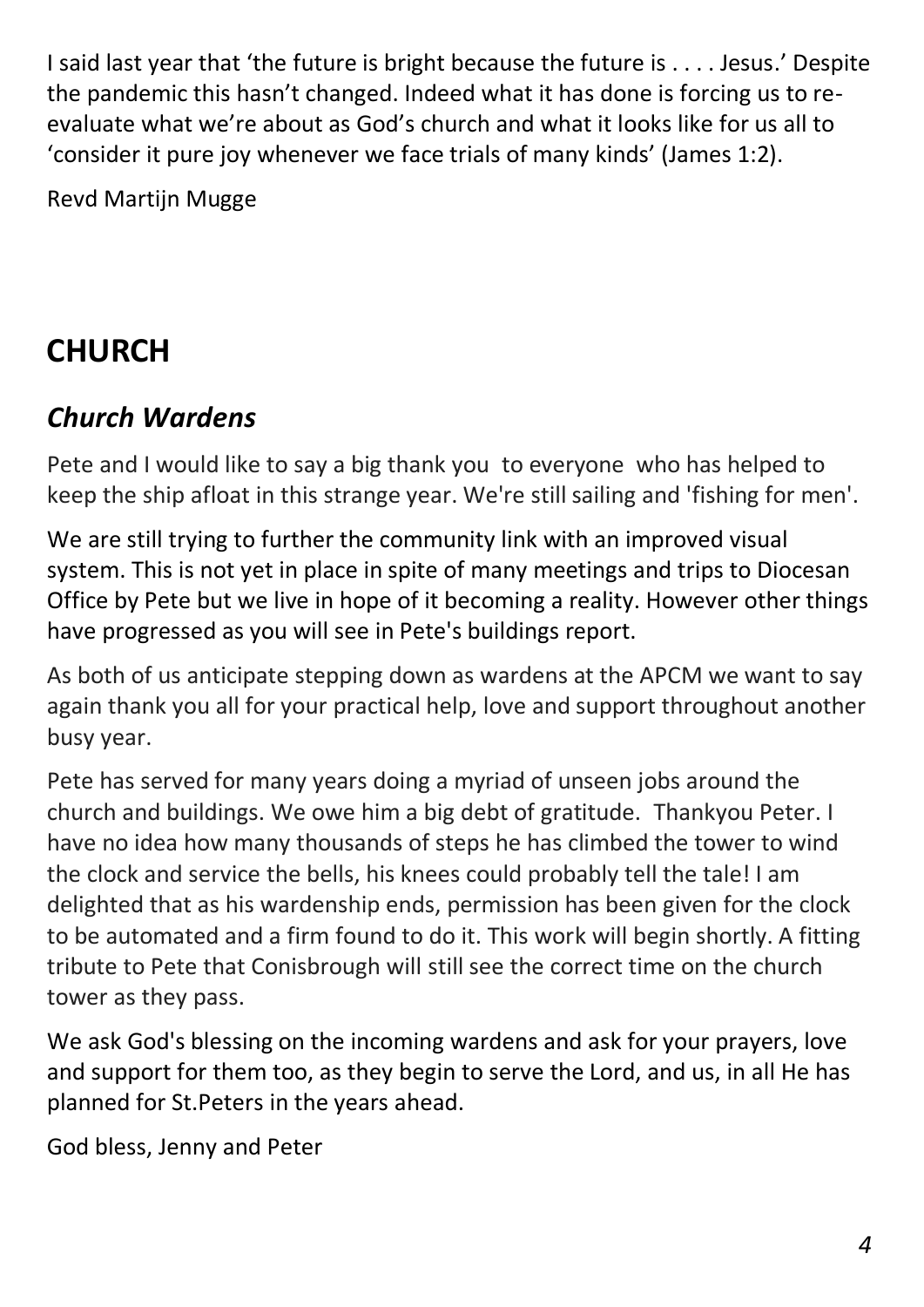#### <span id="page-4-0"></span>**PCC Secretary**

This year we have once again conducted meetings bi-monthly which has worked really well. Vicar Martijn has very helpfully continued to cover a Vicar's Briefing distributed well before each meeting giving PCC members a good chance to look over and prepare for any discussion points and questions that may arise. The meetings have been constructive as we grappled with many different items for improving our church life. PCC members have contributed at each PCC meeting with thoughtful discussion which has been really helpful in our discussions.

All our meetings start with a Bible reading with thoughts on that, followed by a time of prayer, thus setting the tone for all the following church business.

Mostly decisions that have been taken throughout the year were unanimous after discussion.

Martijn has continued to inform the whole church of the main points of discussion and decisions taken through written information which has been made freely available, usually within a week of the meeting.

We have continued to have away days at Clifton Church always on a Saturday morning. There is never enough time to cover everything planned but they are always constructive and beneficial to us as we work together and prayerfully seek ways forward for the church family both at St Peter's and Clifton church.

We are grateful to all PCC members who voluntarily give time and effort trying to help with so many different things within our church year, from Health and safety, Safeguarding, events, obtaining Faculties, Finance and general direction of the church to name but a few; and as church members and as Charities Trustees, which carries further responsibilities,

I wish to thank all PCC members for their dedication and commitment to the tasks undertaken throughout the year, as together we have sought faithfully to work together as a church family.

God Bless, Denis

#### <span id="page-4-1"></span>*Treasurer*

Upon reviewing our 2019 accounts we are showing a small increase in our Unrestricted and Designated Funds. From the Fabric Fund we have paid £1637 for repairs to the masonry of the building, £240 upgrading our CCTV and £450 to our Architects. We have paid our Common Fund in full with thanks to your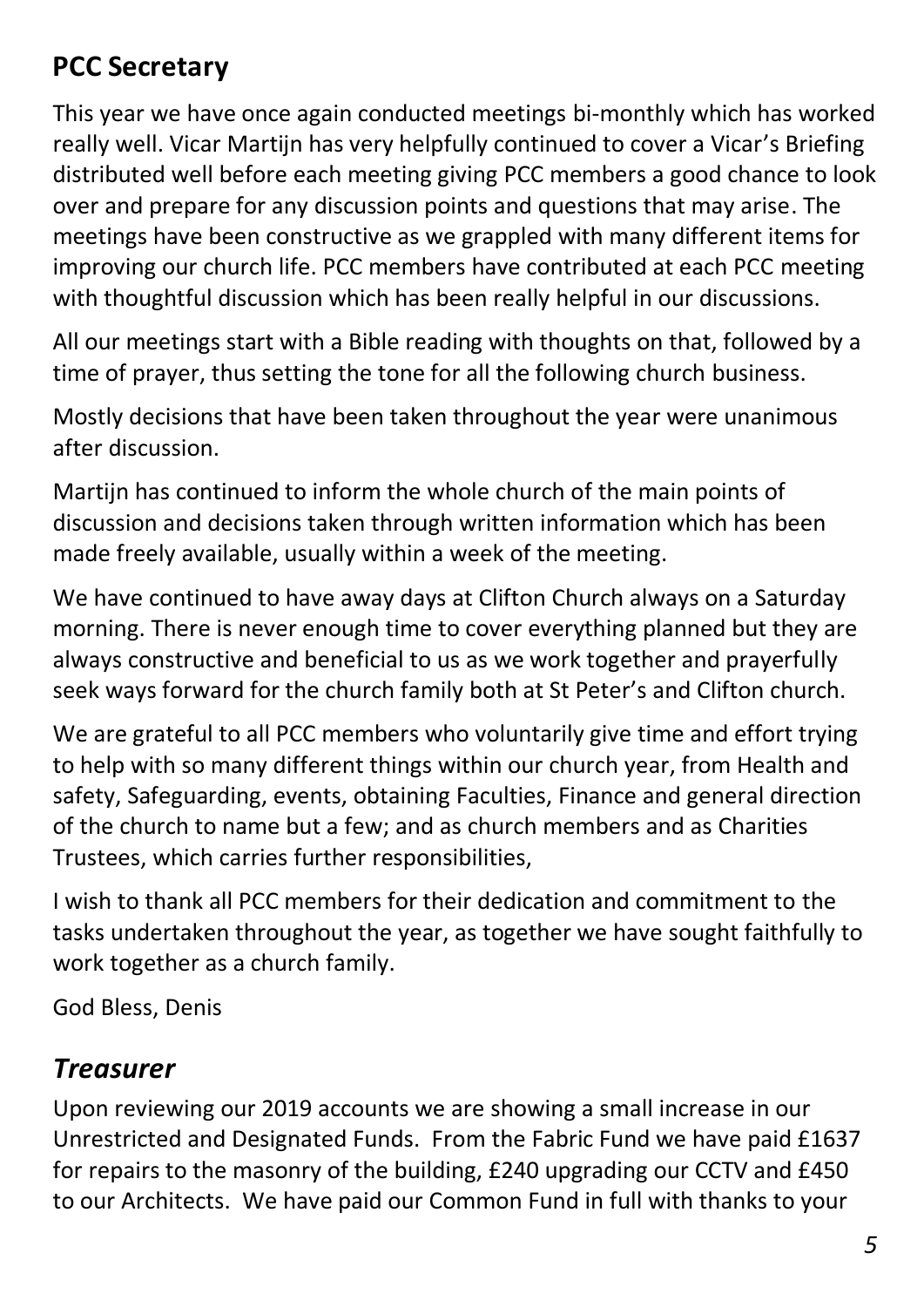generous giving. At our P.C.C. meetings we continue to monitor our financial position on a regular basis. This is my last year as your Treasurer and feel very sad but I have realised that my health is deteriorating and I decided it would be better to leave while I was still well enough to hand over. Joanne Parker has worked with me for most of this year and she now has a good knowledge of our accounts and procedures. I wish Joanne every success and hope she continues for many years and thank you all for your support.

Margaret Henderson

#### <span id="page-5-0"></span>*Electoral roll*

This year we have 82 members on the Electoral Roll. Should you be a regular church attendee and wish to be included on the Roll please contact Revd Martijn or Sam Brown.

#### <span id="page-5-1"></span>*Buildings*

Both the Church and the Hall are in very good condition structurally but both building require continual repairs and maintenance.

At the north west corner of the Church the lintel above the window is cracked. It has been necessary to consult a structural engineer for their advice. The engineer gave three options of which we decided on option C which is to install a permanent support so that the original lintel can be kept in place. The other major works to be carried out is to automate the Church clock. Both works required a faculty to be submitted. This faculty has been approved and once the present restrictions are lifted, we will be able to complete the works.

In the Church Hall there are two outstanding maintenance jobs required; one is to replace the fire door in the main part of the hall. The guttering and wall in Steptoes are in need of repairing and pointing, respectively.

Due to the age of both building there will always be necessary minor repairs to be carried out and we should have a contingency plan within out budget to cover these costs.

Peter Henderson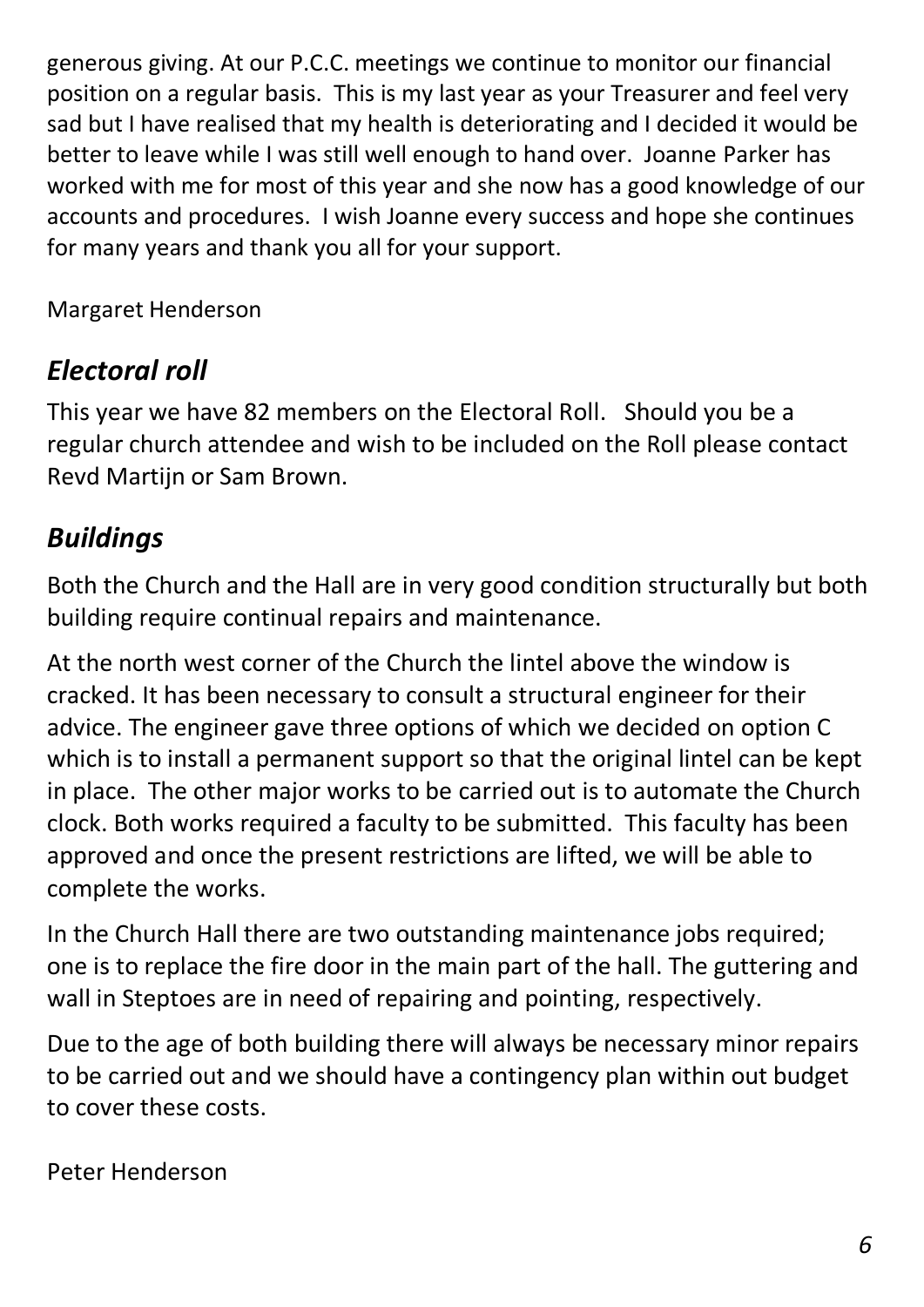#### <span id="page-6-0"></span>*Bell Ringing*

On the 29th June 2019 we hosted an amazing 26 learners and teachers up the tower for a 'learners day' to give people from around the Doncaster area (and some from Bradfield!) a chance to ring the wonderful bells. It was a thoroughly enjoyable day and was well received by all involved

Over the last year the tower has rang out 5 peals and 6 Quarter peals with all ringers involved commenting on how well the bells sound and their ease of ringing.

Our regular Sunday evening practice and service ringing slot has gone from strength to strength recently, starting out with just experienced ringers for the first month or so, growing to 2-3 new recruits (1 of which has now achieved their level 2 in bell handling, not an easy achievement!) and more recently thanks to more recruiting via social media we now have another 3-4 new recruits coming regularly. This is particularly exciting as once they are competent in ringing the bells, we would have a full band of ringers with the odd teacher mixed in to oversee the team.

Currently I am aware that the funds for the clock electrification have been raised and we offer any help and support required including cleaning the tower etc. We will continue to wind this on a Sunday until such a time we are advised not to. We have re-roped the 5<sup>th</sup> bell due to the rope snapping due to wear and we are currently monitoring other ropes for wear too.

We are currently looking to man all towers in the area to ensure bells are rung and once we have the confirmed date and time, we will finalise the plans with the church

All in all, we are fairly positive in our tower, lots of events planned and looking forward to a busy few months teaching and growing as a band!

Our learners are now progressing well and are coming up to the standard we would like to achieve for weddings to support the weddings in the future.

Ross Havenhand, Local Teacher

### <span id="page-6-1"></span>*Clifton*

Clifton church continues to provide a welcoming place of worship and whilst not great in numbers, one that offers friendship and fellowship to all. Reverend Sue Rose enables communion services to take place, this past year on the second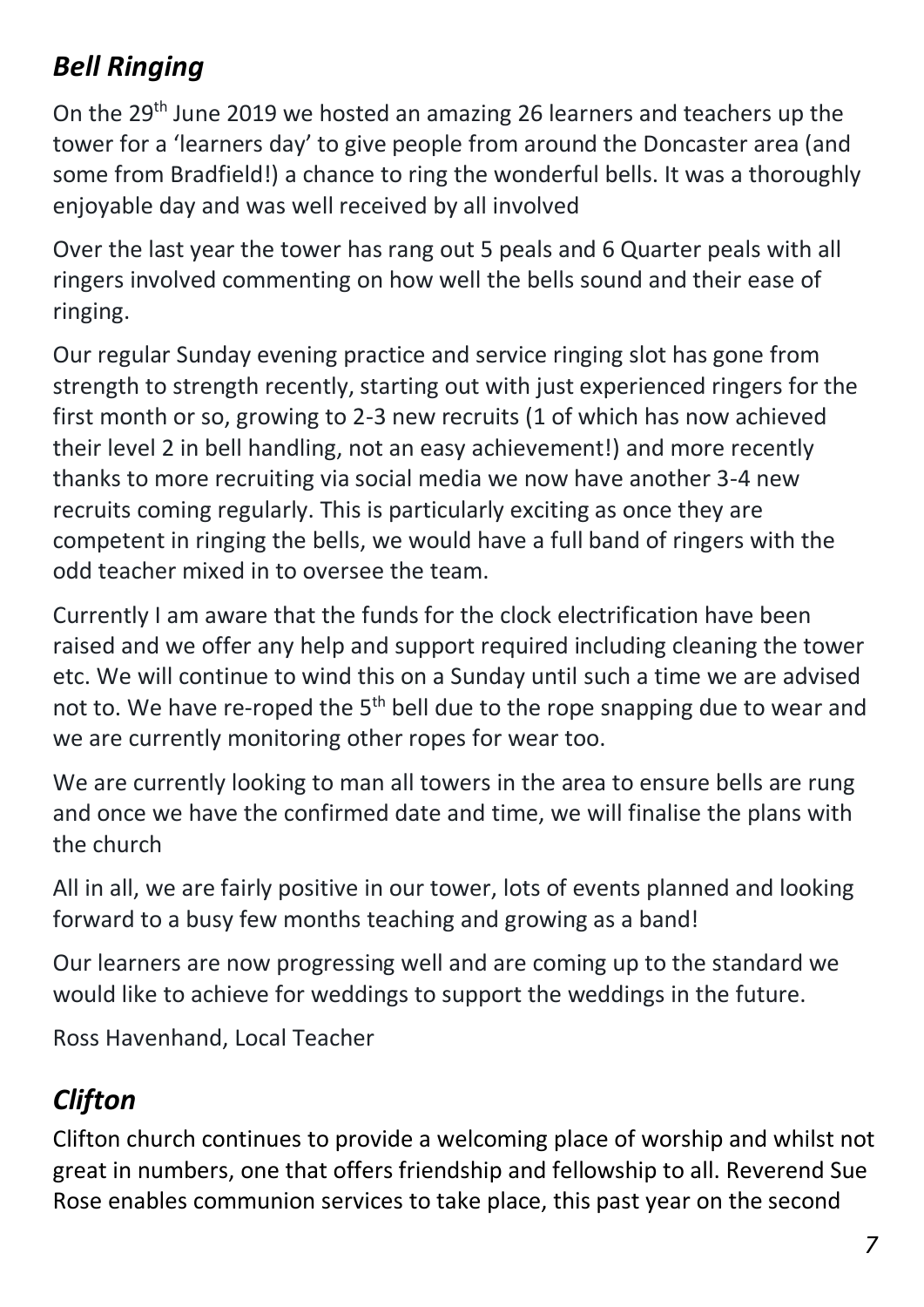Sunday of each month and other services led by a rotation of church members and with the sermon recorded at St Peters and played here.

The church also acts as Clifton's community building with various church and secular activities taking place throughout the year, these include Lent lunches, Harvest supper and carol concert, the local and national election polling station and quiz night.

The Lent Lunches provide our main platform for charity fundraising and also a very enjoyable social event. Firefly has been the most recent beneficiary of this effort. We also have a strawberry tea to raise income for the church and this takes place weather permitting in Malcolm and Jan North's garden nearby.

Jeremy Leigh

#### <span id="page-7-0"></span>*Music Group*

Although we are now a much smaller group of musicians together, we support the Worship each week in church. 11.15 services are mostly set up in the main Hall using YouTube clips action children's songs and a lot of inter activity. We also provide music whenever possible for any extra services throughout the year.

I am very thankful for Rodger planning and leading 6.30 worship. The 9.30 songs are mostly planned by me and then Micah, Miriam along with Benjamin really enjoy playing as we worship together each week, and this is rewarding to us as we develop in particular any new songs to introduce

Towards the end of this year we have been called upon to do a lot of prep work with backing tracks as Matthew moved on from St Peter's in December and we wish him well at his new church and thank him for his very supportive role during his time with us. We also are now making more use of Video and songs via modern technology to enhance some of our services we have upgraded our licences to cover any further developments and can now show certain films YouTube clips and new songs in this way.

Rodger is still writing songs and some of his previous offerings are in the white Book with new songs. We had hoped to be extending this booklet with more new songs that have become established in many different churches as well as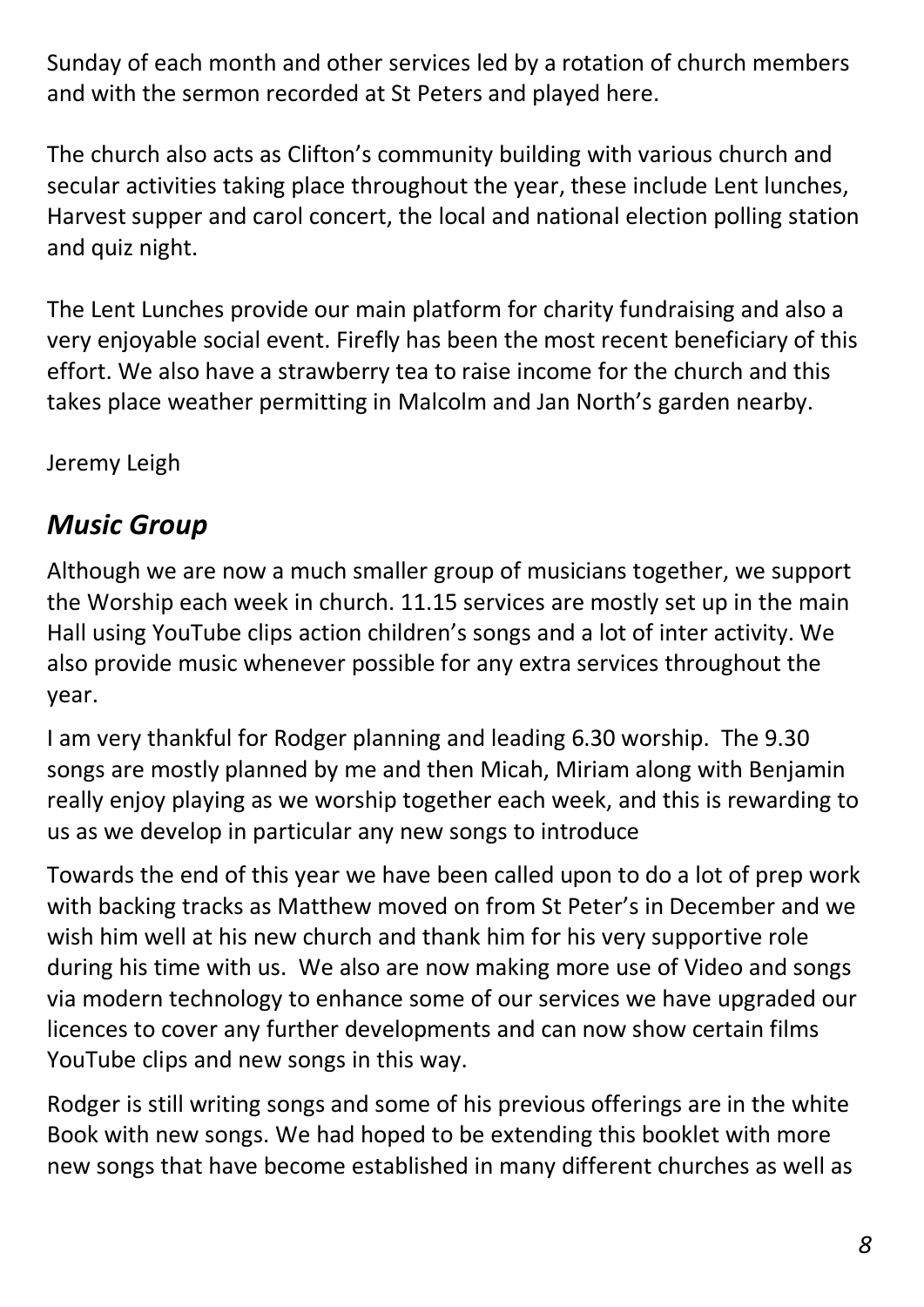on social Media but this was just not possible but hope to look at it in the future.

The church hall is now used more extensively each Sunday we have fixed a more suitable white combined amp/speaker as well as hand held mic and clip on mic for using Puppet Bella, this does away with cables hanging around My thanks go to Stephen for all his help and advice with this. Finally, we look forward to another year of Blessing in Worship together

God Bless Denis/Rodger

#### *Safeguarding*

As a Church we have again complied with the ever-changing world of safeguarding. This is regularly assessed by PCC. who as trustees are responsible together with the Vicar for this important area of work to safeguard children and adults.

I have been assisted in the physical safety checks of the buildings by Mike and Pete, for which I am very grateful. We have complied with the duty to have "due care and regard" to the House of Bishops' safeguarding guidance.

Jenny Downing Safeguarding Officer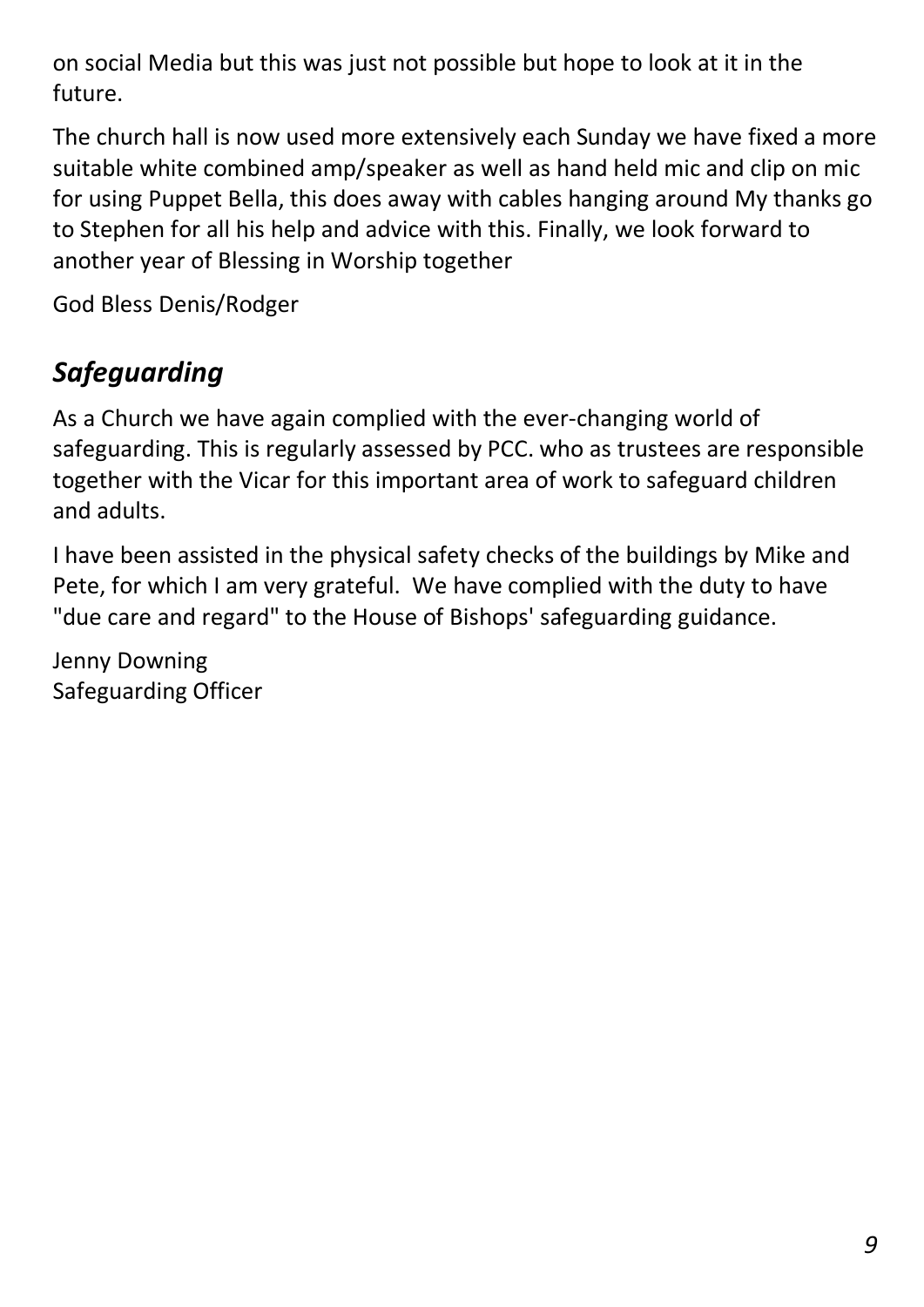## <span id="page-9-0"></span>**CHILDREN AND FAMILIES WORK**

Our work with young families continues to be an important priority for us. St Peter's Playgroup continued to be well attended and during 2019 we have had the opportunity to share the good news of Jesus with 6 Baptism couples through baptism preparation in the Church vestry. We have also seen several of our young families grow in their faith through Growing Together and Bible Study.

Engaging and nurturing young families and their children in the Christian faith will continue to be a top priority for the Church, not least to ensure a Christian witness in our Parish for generations to come.

#### <span id="page-9-1"></span>*All-age services including Treasure Chest*

Our Sunday morning all-age services at 11.15 have continued to provide the right environment for young families to attend. By providing a creche facility and younger age teaching in the Alpha Rooms, adults have been able to engage more deeply with the Bible. The services themselves haven't changed much and we continued to cover the same sermon series as at our other services.

#### <span id="page-9-2"></span>*Peter Rabbit Playgroup*

2019 has been different in many ways. We have had a large number of babies as all the older children left to go to school. I've usually had older children as well as babies but this year it's been nearly all babies so play group had to alter to fit in with this. Craft has been put to one side for the time being, but this as freed me up to be able to have a chance to talk to the mums. We're still in need of others to come and spend some time with them so I'm still praying that some others will come to help talk to the mothers .As always I would like to thank the people that give up their time to help with setting up in the mornings take the money, serve in the kitchen and put thing away after the play group is done. I hope that after we're open that we will be back as all with all the little ones enjoying Granny's Bible stories and singing and playing the musical instruments As I've already said it's been a very different year but as always in God we trust to bring us all safely through

Pauline Evans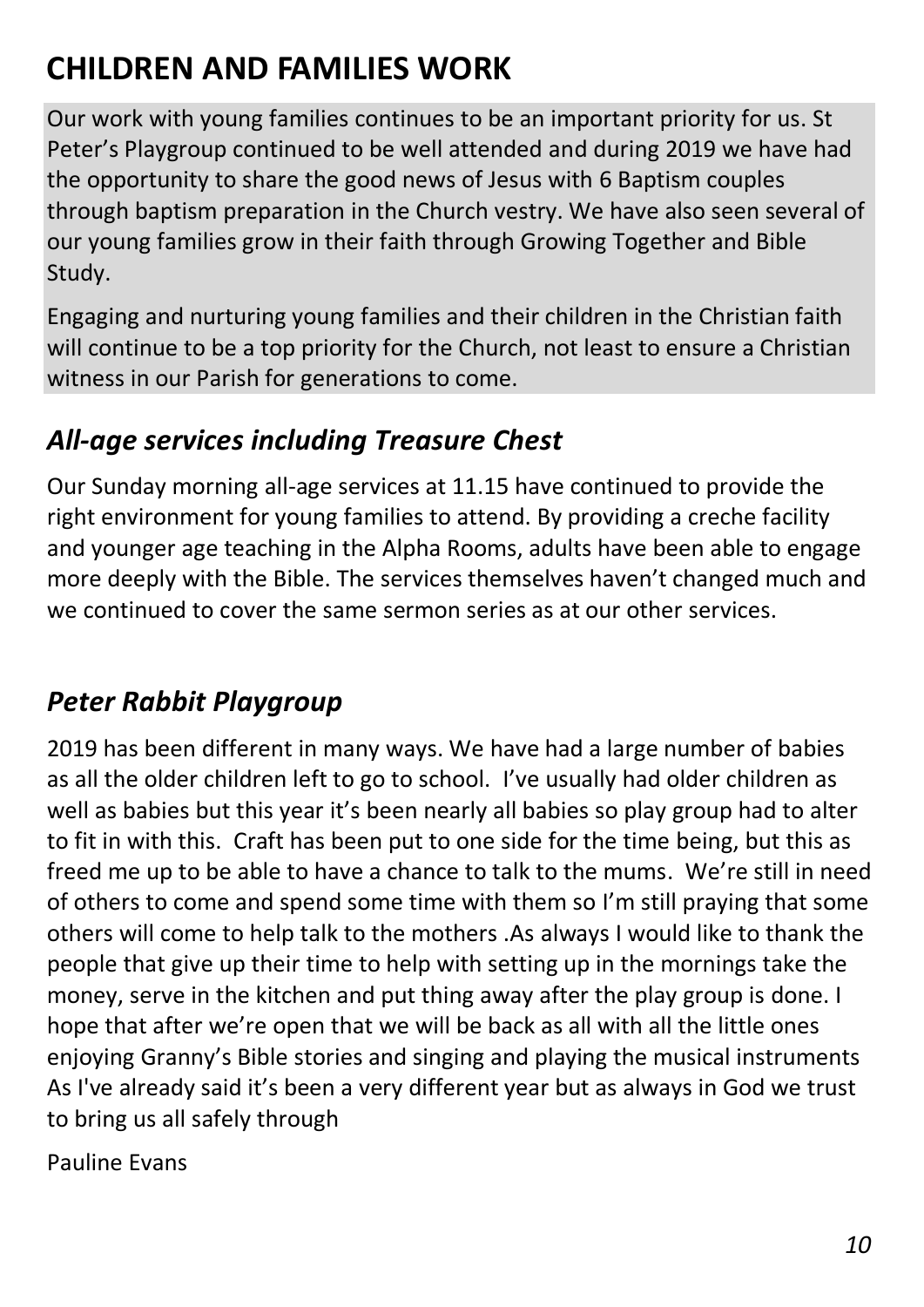#### *Ablaze*

The Ablaze youth group has seen some great joys and hard challenges this year. Of particular note, new members have joined the group, and some have experienced new spiritual life and growth. At the same time, other members have decided to step back from the group for the time being. On the whole through the year the young people have engaged well with activities and Bible studies and are increasingly comfortable with each other and the leaders.

We began this year with a gospel outline. From there we finished listening to Jesus' 'I am' statements in John and looked at Exodus 20 with the 10 commandments. From September we met Jesus in Luke's gospel and looked at God's big picture for the world in Genesis.

A small number of the group came away in the summer to a Ventures Camp, another member came to the Higher Tour in March, and another couple of members took themselves to The Oakes for a weekend camp. They each enjoyed these experiences and came away having heard and engaged with the gospel in a different way.

Laura and I have been supported through the year practically and prayerfully by a great team of people. My thanks to Imelda, Pauline, Margaret Harrison, Jenny Downing and Rodger and Ann Fisher, and all those who have supported the group in so many ways. Glory to God, and may His name be known in the next generation!

<span id="page-10-0"></span>Lydia Proudman

#### *Assemblies, Cubs and Brownies*

We continued to have excellent relationships with the local schools, and delivered several special assemblies at Rowena Academy, Morley Place, Castle Academy and Ivanhoe Academy.

All primary schools put flyers for Easter and Christmas into the bookbags, and De Warren Academy put information out throughout the school and on their pupils and staff network.

We have had a few visits from a number of schools and from the local Cubs and Brownies where we have been able to explain different aspects of the Christian faith in an engaging way.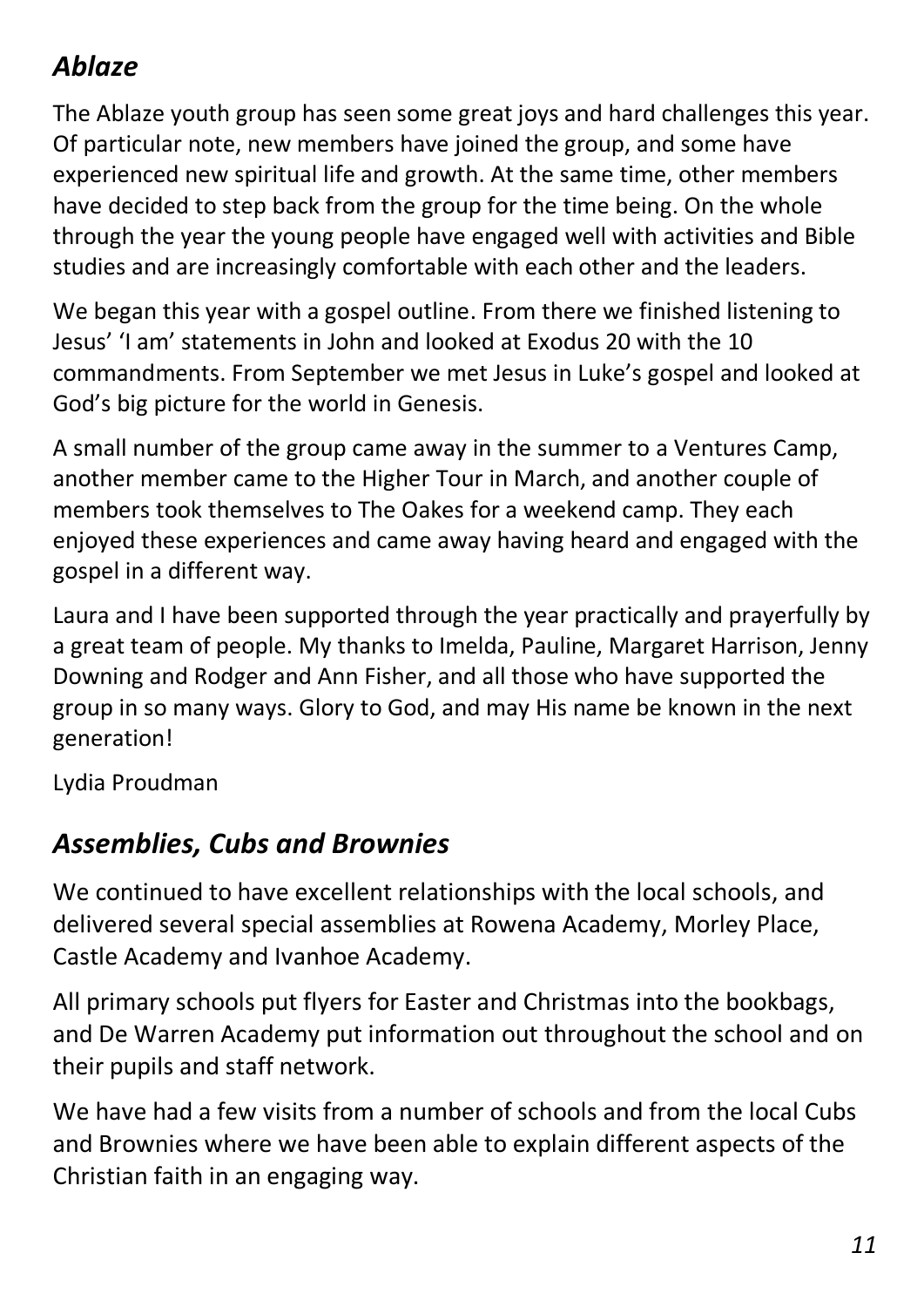We have also had the opportunity to run a Christianity course at Morley Place for Year 5, which has been very well received. The course was developed by the Centenary Worker at St Mary's Doncaster and is based on the Epic Explorers material by Christianity Explored. It consists of 5 one-hour sessions followed by a visit to Church.

#### <span id="page-11-0"></span>*Growing Together*

Growing Together is our family discipleship group which has been meeting for an hour on Monday afternoons. Our time starts with half an hour of play, with a wide range of board games, table football, shuffleboard, craft, playdough, and colouring. We then tidy up and everybody sits down to learn together from the Bible and how it applies to our lives today.

In 2019 we covered large parts of the Old and New Testament as we thought about who God is and what it means to trust him and live for him. We have been wonderfully supported by a small team of helpers, including one of our young teenagers, and it has been a delight to watch the young families parents and children alike - grow in their faith and in their relationships with one another.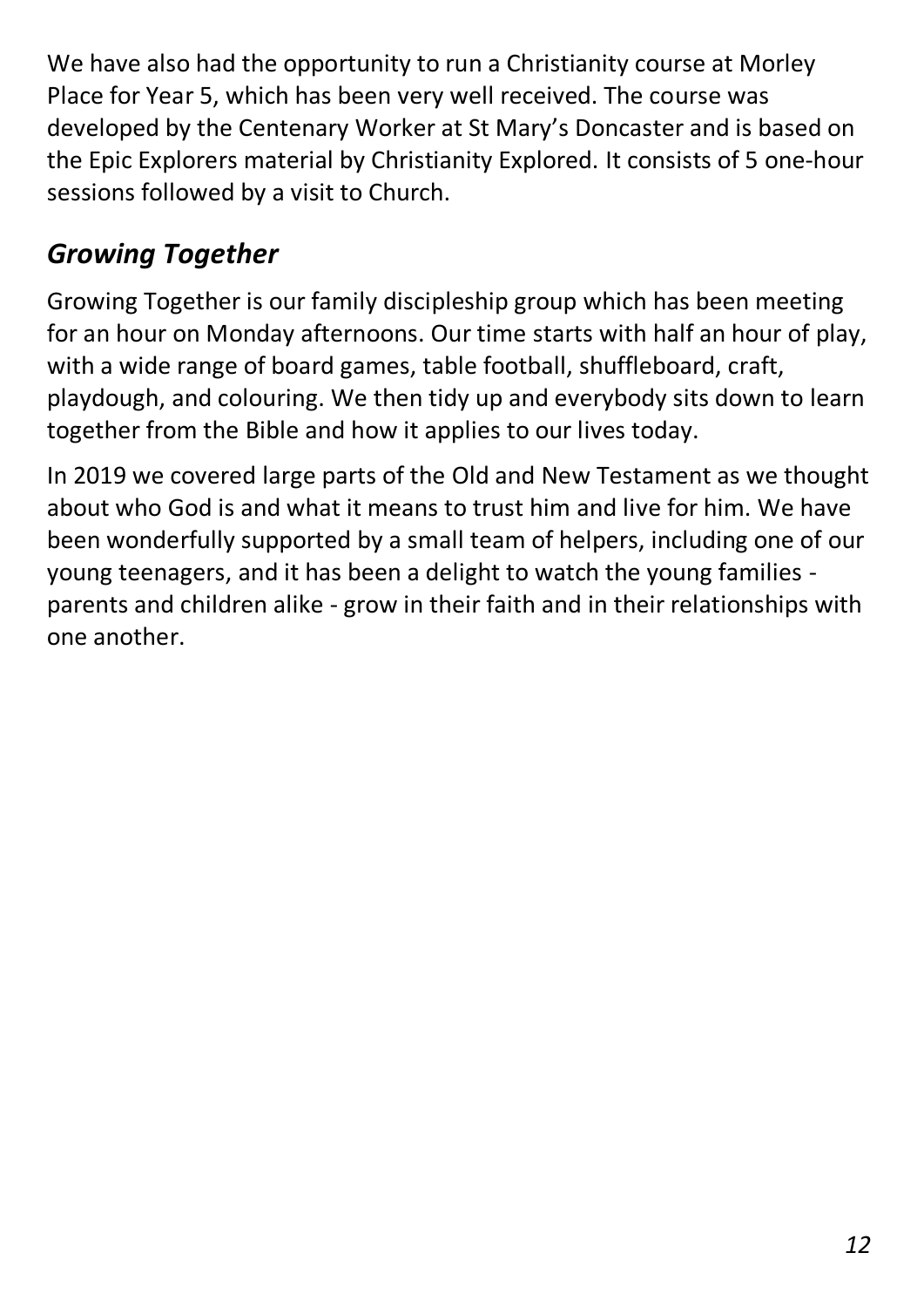## <span id="page-12-0"></span>**DISCIPLESHIP**

Growing as disciples (which means being learners and followers of Jesus) is an essential part of being a Christian. There are many ways in which we do so, including meeting together on Sundays, in mid-week Bible reading and prayer, in Bible studies and Growth Groups, in men's and women's groups, as well as in prayer and serving one another in various areas of Church life.

#### <span id="page-12-1"></span>*Ladies' Titus 2*

It has been a pleasure to watch new women being welcomed into the church family and especially younger women with families who have been well cared for and supported by all our women, using the different gifts that God has given them.

We enjoyed a meal out at the Pastures in July, enjoying each other's company, but also deepening relationships. We hope to meet again for more evangelistic events - encouraging each other and not yet Christian friends with what God has been doing in our lives.

Let's keep up the good work of loving and caring for one another.

#### <span id="page-12-2"></span>*Men's Fellaship*

The Men's Fellaship had another good year in 2019, with a wide range of activities, both indoors and outdoors, including adventure golf, bowling, BBQ, walk and games.

The aim of Fellaship is to encourage the men in Church to get to know one another better and through various activities grow in faith as well as reach out to non-Christian friends with fellowship and the good news of Jesus.

#### *Growth Groups*

Our Tuesday Evening Growth Group continued throughout 2019 with up to 20 people meeting on a weekly basis.

In the Spring term we completed The Bible Course from The Bible Society and in the Autumn, we dug deeper into 1 Corinthians, following our Sunday teaching.

We also held prayers meeting on most first Tuesdays of the month, which were encouraging and generally well attended.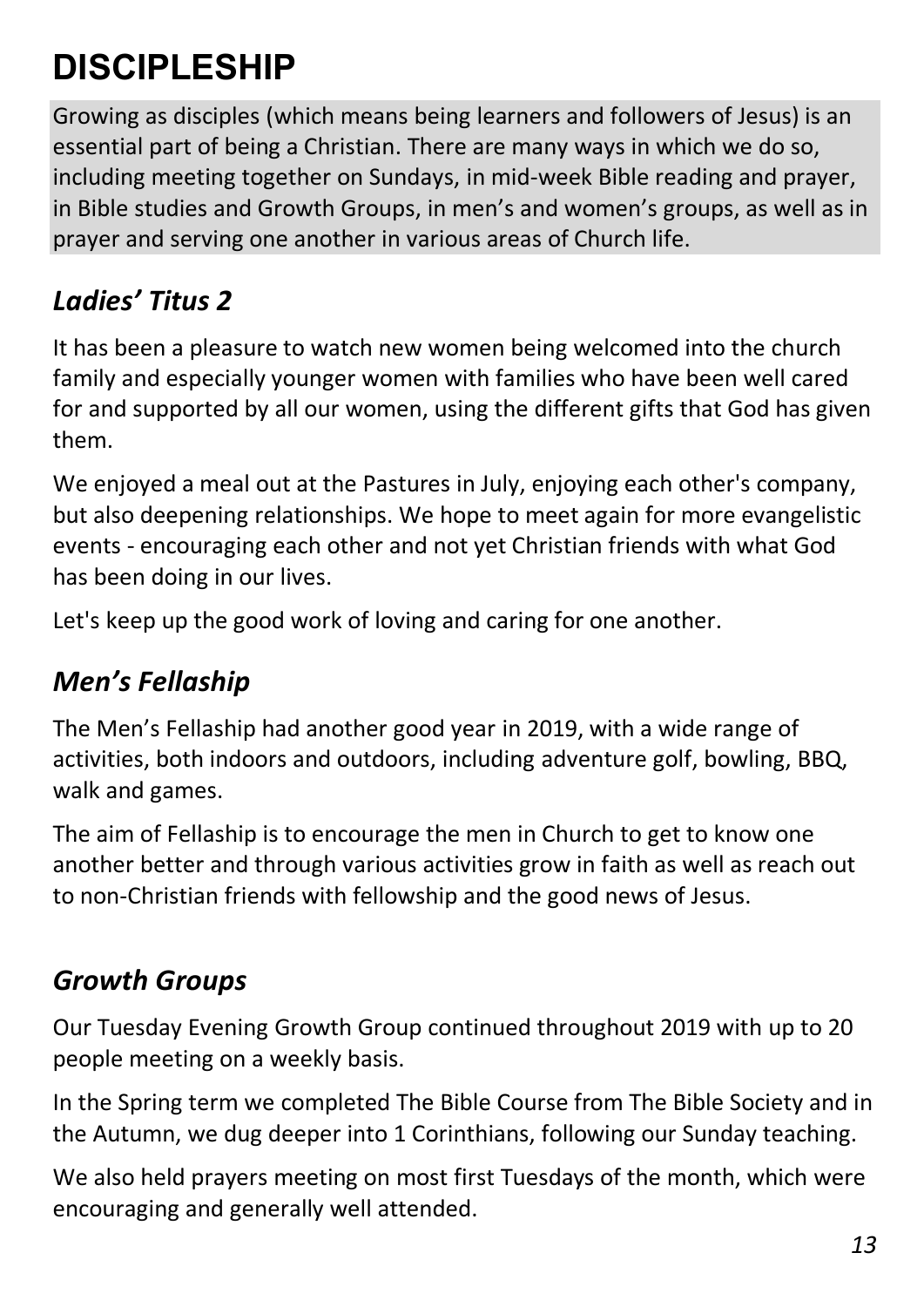## <span id="page-13-0"></span>**COMMUNITY OUTREACH AND PASTORAL CARE**

Reaching out to the Community and to one another with love and care is an important part of following Jesus. Much of this care consists of visiting people, supporting them with practical help, praying for them and encouraging them to keep trusting in Jesus.

Along with one-to-one pastoral support, we also continued throughout 2019 with the following initiatives, providing pastoral care and evangelistic outreach:

#### <span id="page-13-1"></span>*The Tea Leaf Club*

We have continued the Tealeaf club this year with a steady number of members, gaining one new member but sadly losing a much-loved lady just after Christmas.

We meet every Tuesday afternoon between 2.30 and 4.30 in the Alpha rooms, always having lots of fun, laughter, and fellowship. We start with a cup of tea and then have a short prayer, three or four hymns, followed by bingo, a quiz, and a raffle, finishing off with more tea, freshly made sandwiches and lots of cakes.

Again, this year we have been entertained by Rodger and Dave who sing and give a short talk. Some people make their own way, but lifts are always available.

We have been to Seafish for a meal and the Lord Conyers twice where we had our Christmas party.

#### *Crafty Corner*

Crafty Corner has maintained a regular attendance of eighteen ladies on a Thursday afternoon during 2019. We are a varied group with members coming from outside Conisbrough and not all are members of St. Peter's Church. Each of our ladies have a variety of skills including sewing, embroidery, knitting, crocheting and patchwork. It never fails to amaze me how each member contributes to our Crafty Corner table and to both our Summer Fayre and Christmas Fayre. We have raised over a thousand pounds from our sales and I wish to thank all those who have supported us during the year.

The Craft Team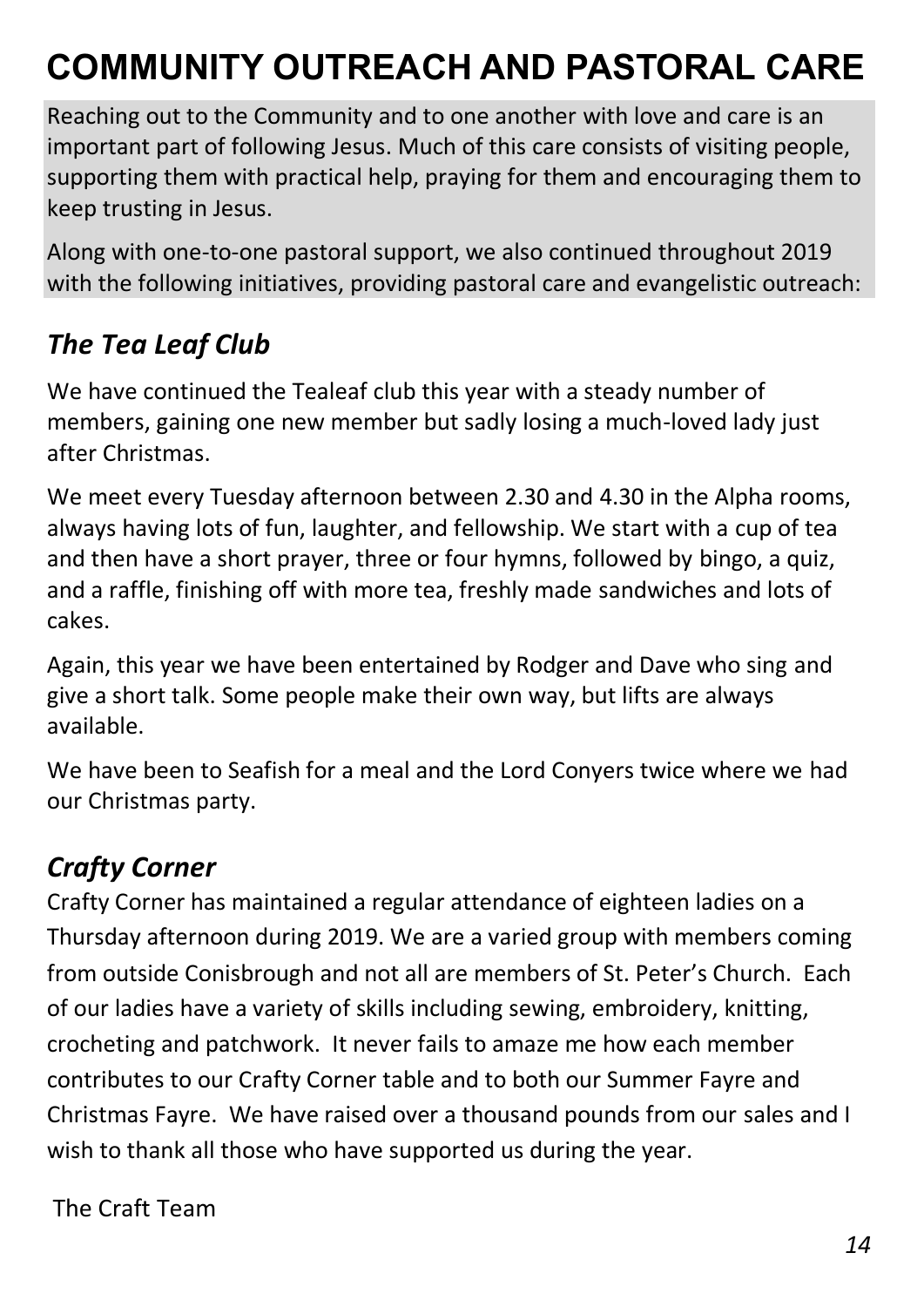#### <span id="page-14-0"></span>*Coffee Mornings on Saturdays*

Throughout 2019 we continued to be open on Saturday mornings and a big thank you goes to all those who have worked hard to positive social space for the community to come to chat and meet friends.

#### <span id="page-14-1"></span>*Family Choir*

The Family Choir has once again been very active in the life of the church and the community, singing at Memorial services, Easter, Harvest, the summer, and Christmas concerts, along with Baptisms as they occurred.

On English Heritage day the Choir sang in Church dressed in Victorian costume which suited the occasion really well and many people came into church and stayed to listen to the singing whilst visiting the church, it proved to be a really enjoyable time.

We sang Carols once again at the Christmas market in the village dressed up in Victorian costume, which also went down really well then followed that by singing in the church where all the Craft items where displayed and sold both these events were well received and much appreciated by all. We also sang Christmas Carols at Stringers Garden Centre as customers did their Christmas shopping. The choir also Sing at Turners Christmas Memorial event now every year and this is now a regular commitment each year,

You will all be aware now that the Family Choir has an open door policy singers can join for a season or longer and also return for a second or third spell with a reliable solid core of singers remaining constant; this gives many different people an opportunity to enjoy singing with us. I am so grateful for this element with the lovely welcome and acceptance of all who try it. From time to time some of our previous members help us out at one off events, and that has been invaluable to us as we serve the Lord.

This year has seen some completely new members joining us who love to sing together as the choir develops We give thanks to the Lord for this growth and the sense of purpose each person feels as we sing to bless others, please remember us all in your prayers. As choir leader I am very grateful for all the encouragement we receive with positive feedback; finally can I thank the church for your on-going support and encouragement as we continue to reach out to all people for the sake of the Gospel. God Bless you all,

Linda Birkin: on behalf of the Family Choir.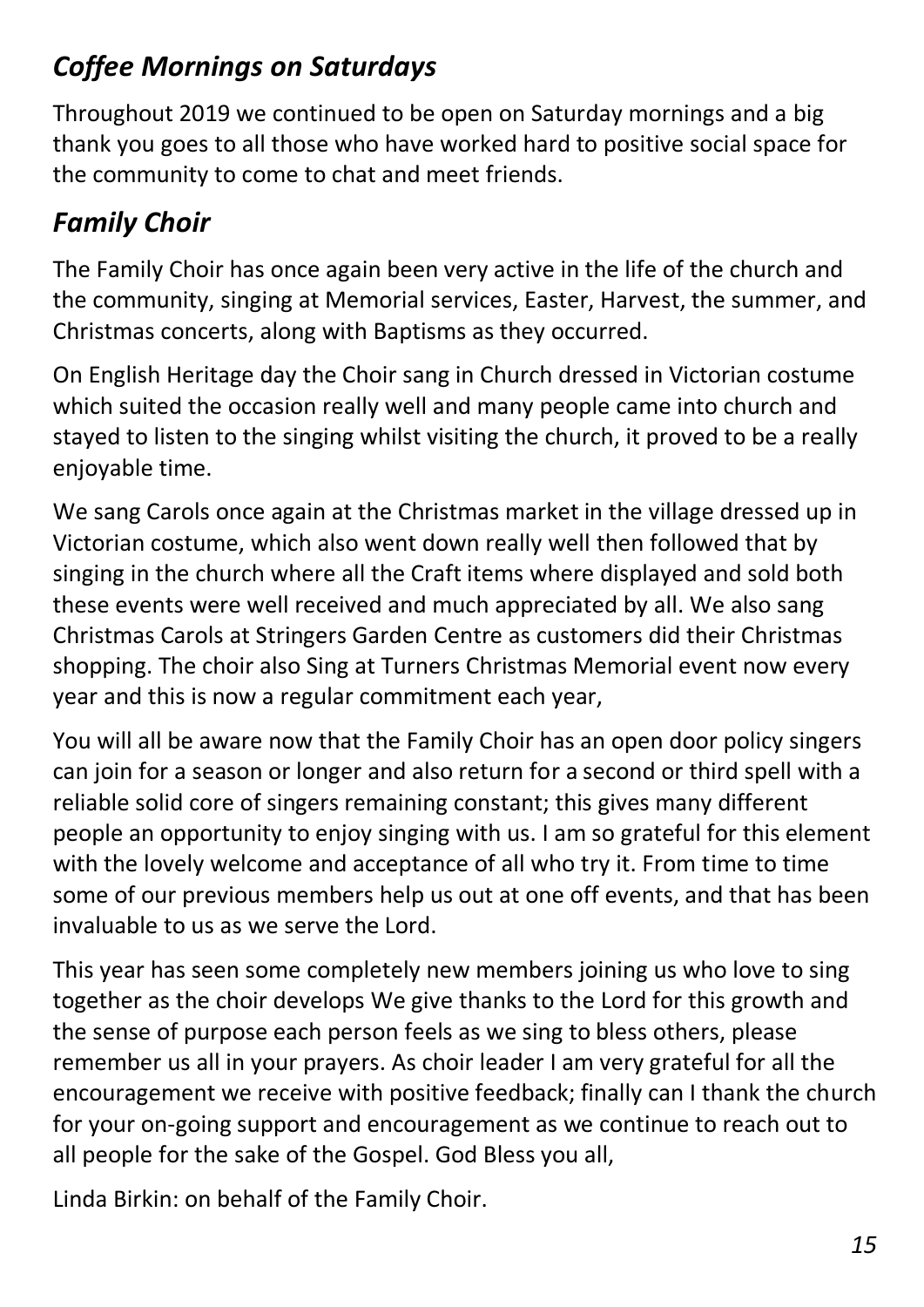### <span id="page-15-0"></span>*Weddings, Funerals and Pastoral visiting*

In 2019 we have had 12 weddings, 63 funerals in Church, 6 funerals at a crematorium and 1 burial of ashes. We continued to provide bereaved families with a little gift consisting of a card, wooden cross, the Lord's Prayer, and a small booklet with Bible readings called 'Daily Strength'. These were once again very well received and have sparked a number of conversations with people carrying a cross with them after the funeral. We also continued to pray for bereaved families in the month of the first anniversary of their loss, and we have seen a number of widowers joining the Tea Leaf Club which they found out about at the funeral visit.

A lot of pastoral visiting, and pastoral support continues to be provided by all members across the Church family, which is a real blessing and a wonderful witness of our love for one another. In addition, our weekly Bulletin included prayers for particular people who were unwell or recovering.

#### <span id="page-15-1"></span>*Events*

Many of the events that we have put on are mentioned in other parts of this report. In addition to those events, we had a Spring Fair and a Christmas Fair, which were both very well attended.

Once again Easter and Christmas flyers were distributed through the bookbags in all the Primary Schools, and DeWarrene Academy distributed flyers through their pupil and staff network.

#### <span id="page-15-2"></span>*The Children's Society and C.A.R.T.*

A great big thankyou to all who have supported the Children's Society. A total of £197 has been donated through the Christingle service collecting boxes and donations. As you will know the money is used to help children who are less fortunate.

A huge thank you also to everyone at St Peters for the donations of wool and knitted squares that have been handed in to make up the blankets, and of course to Sue who sews them altogether. They are always appreciated by everyone who receives them. We are always looking for volunteer knitters or anyone who has any DK wool to spare.

Margaret Harrison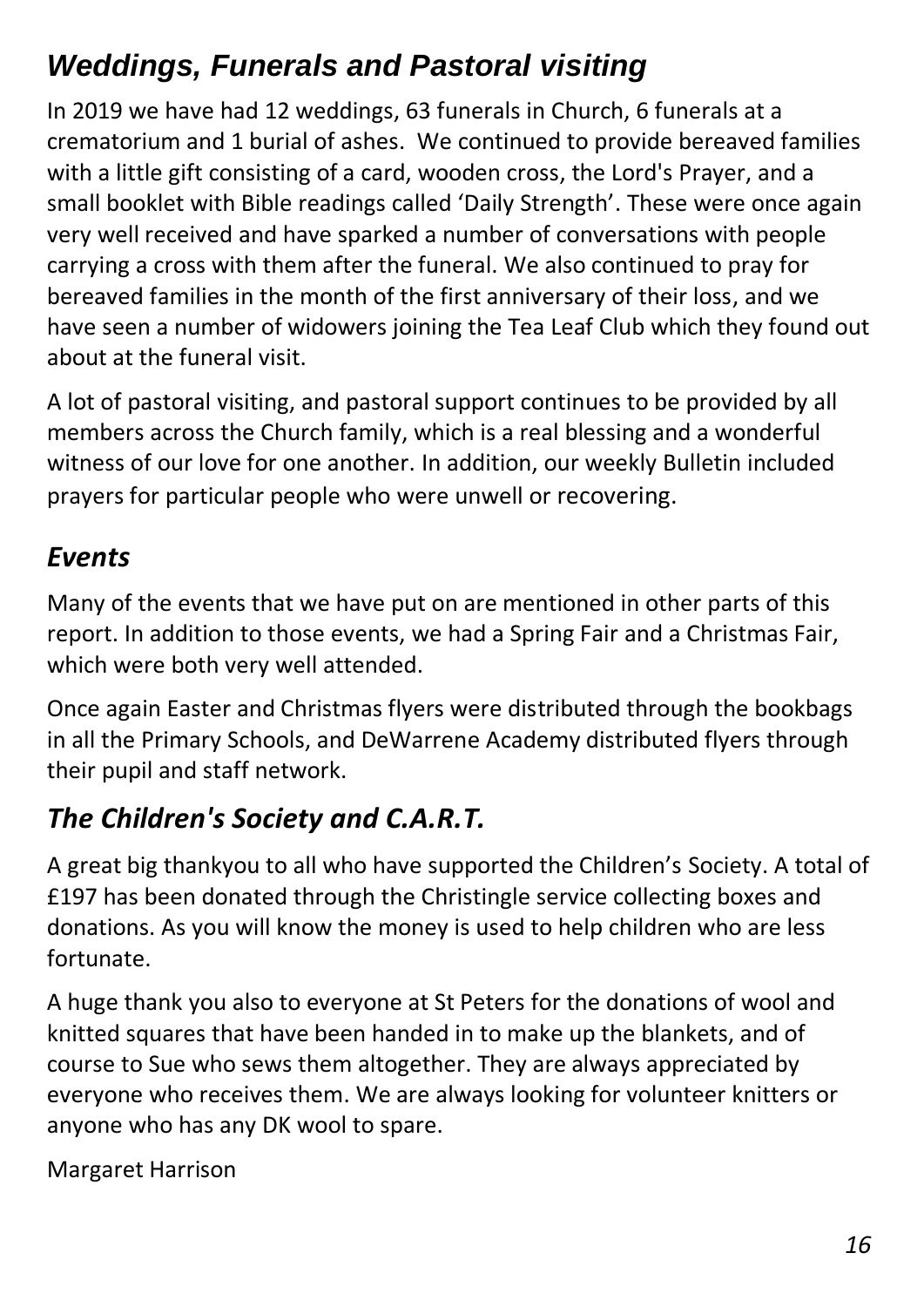#### <span id="page-16-0"></span>*Steptoes*

Steptoes is part of St. Peter's Church and all money raised through the sale of goods is donated to charitable causes. The sales area continues to improve and is kept clean and tidy which encourages customers. We have continued to open Monday, Wednesday and Saturday mornings with Ann, and Dawn working voluntarily, and we pride ourselves in providing good quality clothing and bric-abrac at a very low cost. We also provide a friendly environment in which people, young and old, can come and have a chat and on Saturday mornings teas and coffee is available in the Alpha Rooms.

If you are aware of a local charity or group who you believe would benefit from a donation, please contact Revd Martijn or one of the ladies in Steptoes.

#### **Christmas Shoe Boxes**

In November 2019 we sent 85 boxes from St. Peter's Church which went on to be delivered to needy children in Romania.

Our running total is now 5018 which have been donated over the past 18 years.

The cumulative total from the Doncaster churches this year was 3526 which again was a wonderful effort and very much appreciated by our local organiser.

Cash donations enabled us to cover the cost of all our boxes and to make a small donation to Samaritans Purse.

Thank you from Margaret, John, and Mavis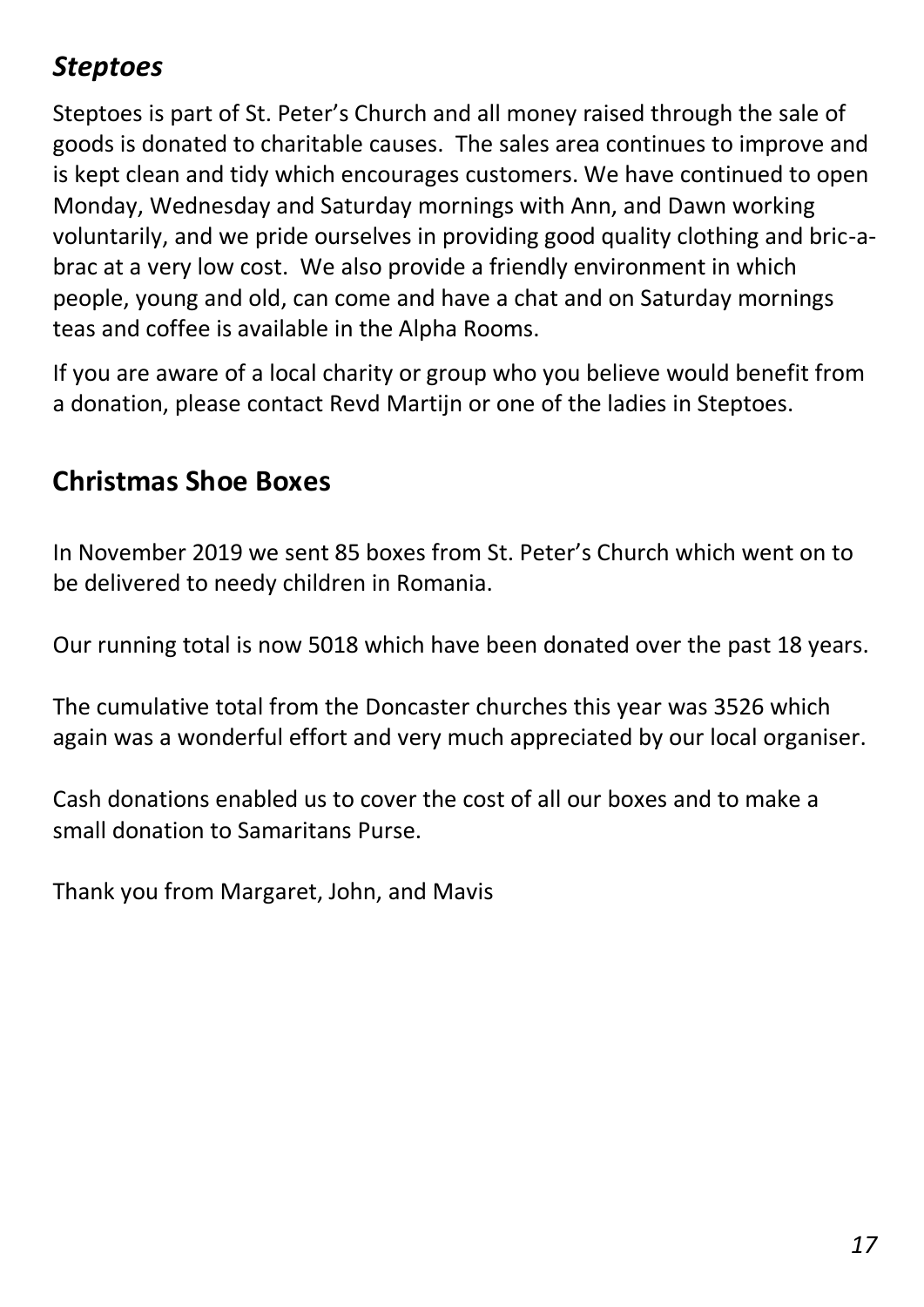## <span id="page-17-0"></span>**WIDER CHURCH**

#### <span id="page-17-1"></span>*Conisbrough and Denaby Churches Together*

In 2019 Churches Together once against organised Carols at the Cenotaph. The weather was better than last year, and the event was well attended and enjoyed by all. Throughout the year we continued to have a weekly prayer meeting on Thursday mornings, alternating monthly between the Baptist Church and St Peters.

Rita Dudhill

#### <span id="page-17-2"></span>*West Doncaster Deanery Synod*

There have been two Deanery meetings this year.

At the Synod meeting held on 30-4-19 Canon Ian Smith gave a presentation entitled Setting Gods people free. Setting God's People Free (SGPF) is a programme of change to enable the whole people of God to live out the Good News of Jesus confidently in all of life, Sunday to Saturday.

The programme seeks to implement proposals from the Setting God's People Free report presented to General Synod in 2017. These proposals seek effective ways to build up the whole people of God, with a confident faith and vision for the Kingdom of God, which is lived out in homes, schools, communities, and places of work. The full 'Setting Gods people free' report can be found at <https://www.churchofengland.org/sgpf>

At the Synod meeting held on 2-12-19, after receiving a report from the Diocesan Synod, the main topic was Modern day Slavery given by Joy French and Judith Daley (Modern Slavery team, Sheffield).

It is estimated that there are 40.3 Million people in the world who are Modern day Slaves. This is worth about £32 Billion annually and all this 200 years after the abolition of the slave trade. In the UK there are at least 136,000 people who are Modern Slaves.

It may take the form of people being trafficked into the country or vulnerable people already living here who are forced to work long hours for minimal pay, threatened with violence if they try to object to their treatment. Often vulnerable people are unaware of their rights with regard to labour.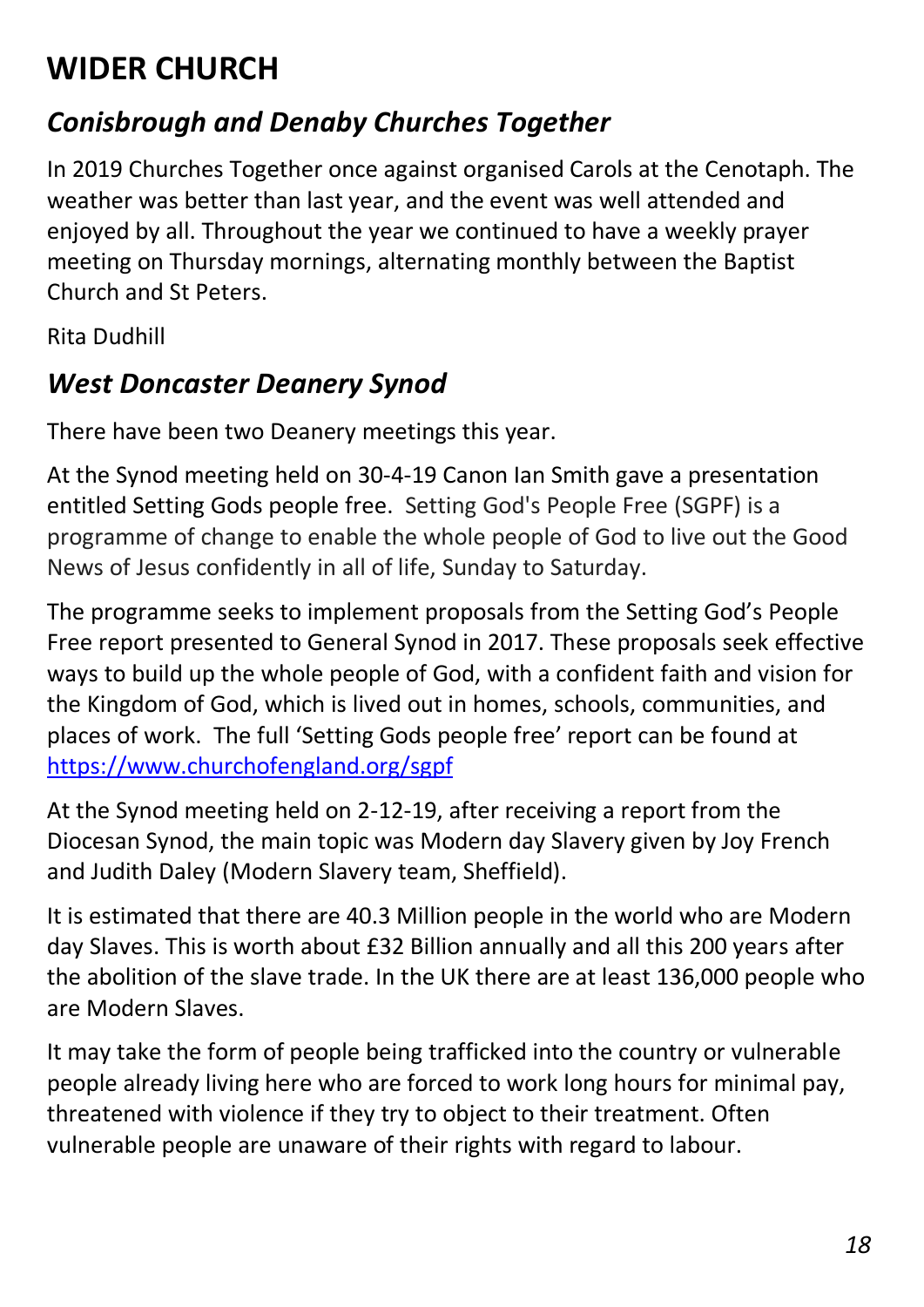All of us need to keep our eyes open and to ask ourselves: Who is cleaning my car? Who made my clothes? Who is painting my nails? Who is mending my drive? If we suspect that a person is being exploited, that they may be Modern day Slaves what can we do? The Clewer initiative is enabling C of E Dioceses and wider church networks to detect modern slavery in their communities and helping to provide victim support and care

(visit<https://www.theclewerinitiative.org/> for much more information including the safe carwash app and the soon to be unveiled nail bar app.

Churches need to consider focusing on the problem of modern-day slavery at least once a year, perhaps using Freedom Sunday (usually toward the end of October). We are called to be a church that 'proclaims liberty to the captives….to set the oppressed free' (Lk4:18)

Rodger Fisher.